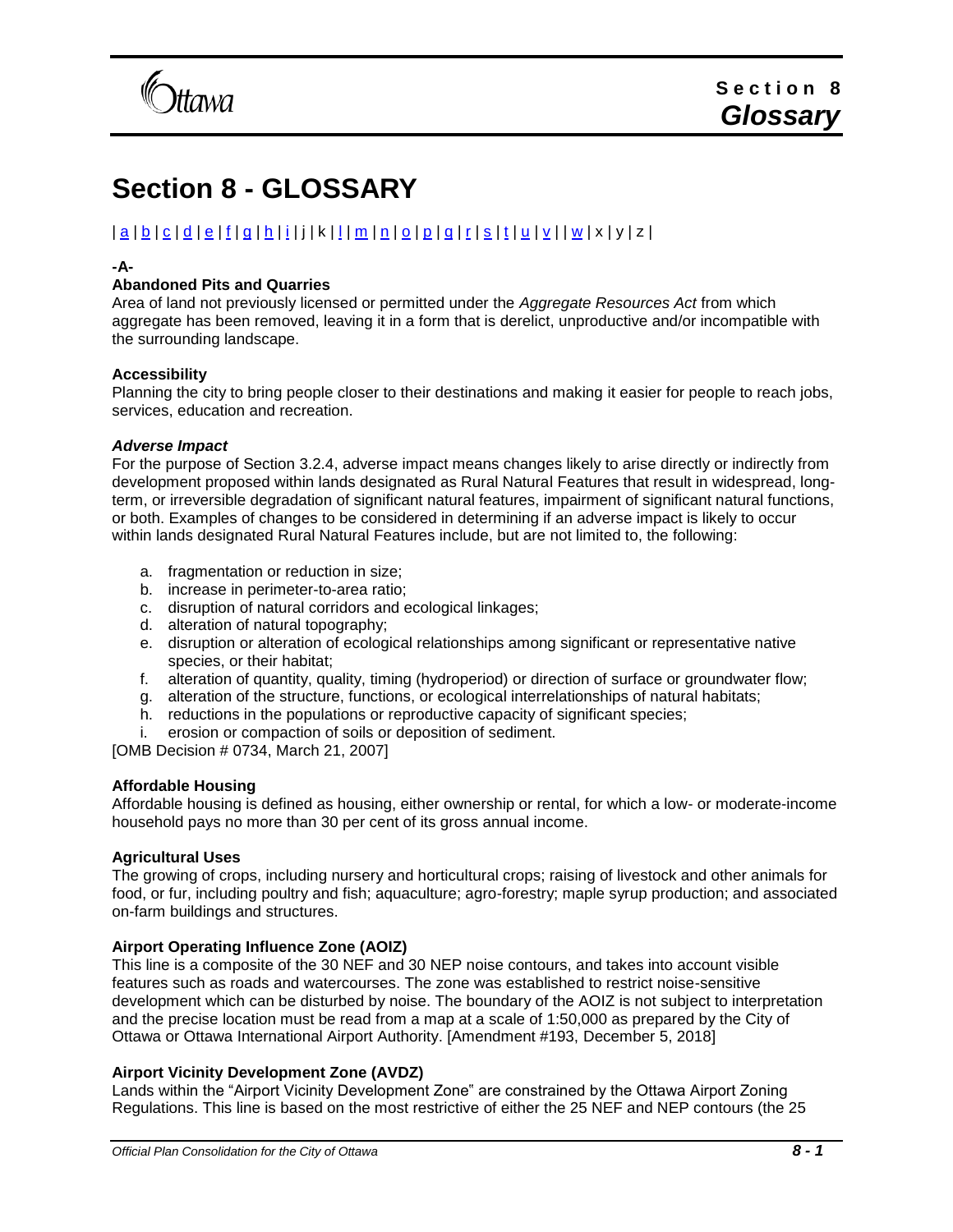

noise composite line) as well as the "Outer Limitation" and "Bird Hazard Zone" boundaries as defined by the Ottawa Airport Zoning Regulations. The boundary of the AVDZ has been drawn to coincide with physical features such as roads, creeks, rail lines, and lot lines where possible, as shown on Schedule K, and is not subject to interpretation. The precise location of the AVDZ must be read from a map at a scale of 1:50,000 as prepared by the City of Ottawa or Ottawa International Airport Authority. [Amendment #193, December 5, 2018]

# **Alteration**

A substantive change to the built environment which could impact on the heritage character of an individually-designated heritage property or a heritage conservation district or buildings in heritage zones, as indicated in the zoning by-law.

# **Alternative Development Standards**

Flexible planning and engineering standards providing a range of alternatives to the current standards used for the design and construction of communities. These may include standards relating to lot sizes and frontages, siting of houses on lots, street pavement, right-of-way widths, and parking requirements.

# **Archaeological Resources**

Include the physical remains and contextual setting of any structure, event, activity, place, cultural feature or object which, because of the passage of time, is on or below the surface of the land or water, and is important to understanding the history of a people or place. Examples include individual artefacts or grouped features such as the remains of a pre-European aboriginal settlement.

# **Areas of Natural and Scientific Interest (ANSI)**

Areas of land and water containing natural landscapes or features that have been identified as having life science or earth science values related to protection, scientific study, or education.

# **Arterial Roads**

Roads that serve through travel between points not directly served by the road itself and limited direct access is provided to only major parcels of adjacent lands.

# **At-Grade**

Generally refers to street level, or the equivalent of ground-floor level.

<span id="page-1-0"></span>**-B-**

# **Big- Box Retail**

A term applied to very large floor plate, one-storey retail outlets, usually operated as part of a chain, that locate on individual sites or that cluster on a large site, sometimes adjacent to each other. Big-box retailers, also known as "superstores" "retail warehouses" or "large format retail", serve a region-wide market and typically locate at highly-visible locations at major intersections or adjacent to highways. **[Appeal 22, 24, 27, 30, 33, 35, 36, 37, 38, 39, 40, 41]**

# **Brownfields**

Abandoned, vacant, or underutilized commercial and industrial properties where past actions have resulted in actual or perceived environmental contamination, and/or derelict, deteriorated or obsolete buildings. [Amendment 40, April 26, 2006]

# **Built Heritage**

Includes buildings, structures and sites that contribute to an understanding of our heritage and are valued for their representation of that heritage. They may reveal architectural, cultural, or socio-political patterns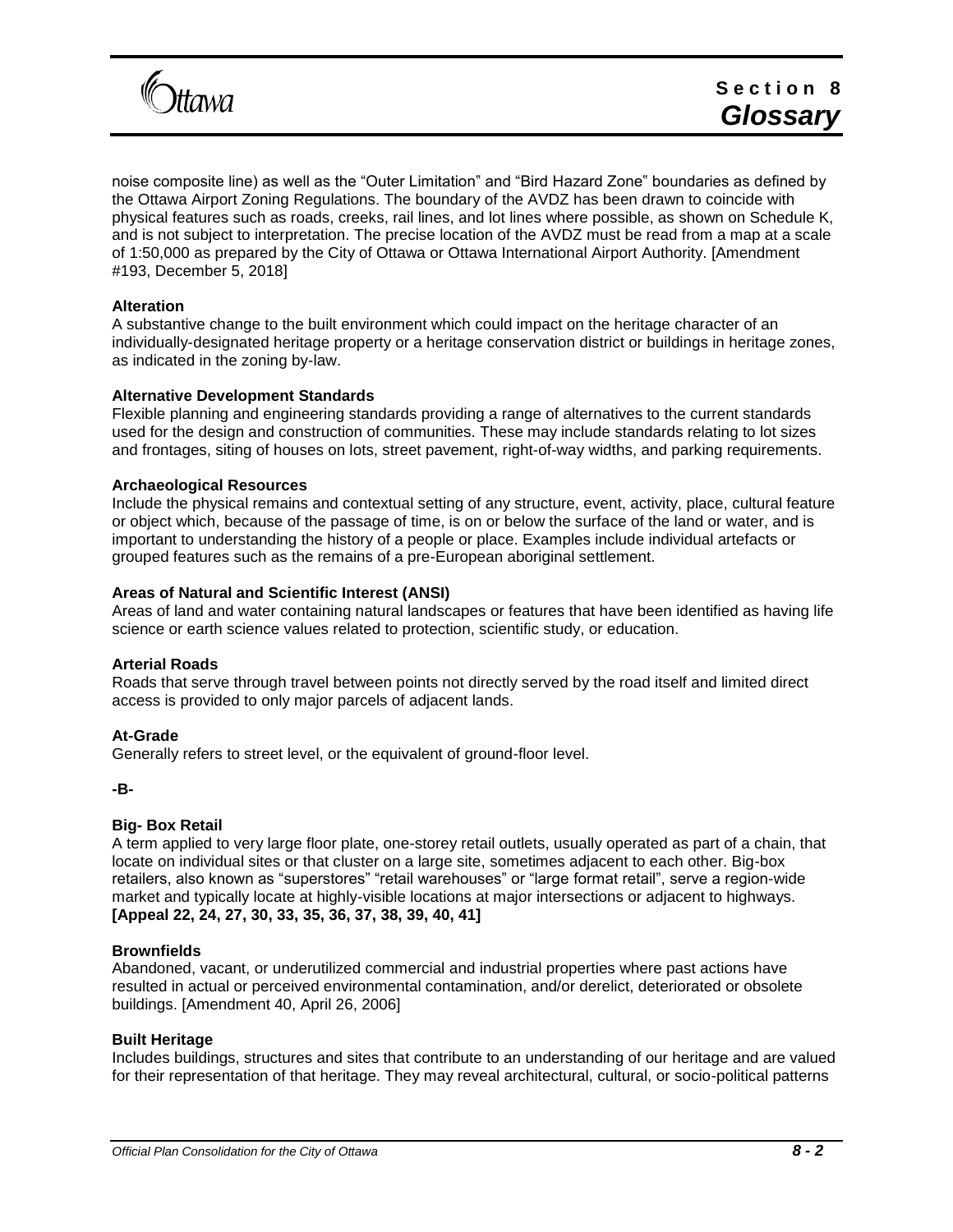

of our history or may be associated with specific events or people who have shaped that history. Examples include buildings, groups of buildings, dams and bridges.

# <span id="page-2-0"></span>**-C-**

# **Central Business District**

The major commercial area within the Central Area, including business, office, retail uses, mixed-use development and intense activity. The Central Business District also contains other uses that are compatible with the function of the Central Area, particularly those that contribute to its vibrancy and vitality, such as housing, hotels, cultural and entertainment.

# **Character Area**

A geographical area designated in Volume 2 – Central Area Secondary Plan – Central Area Character Areas and Theme Streets, which has distinct land use functions and a unique, identifiable physical character.

# **City Freeway**

A limited access roadway where high-speed traffic travels cross-city.

# **Community Improvement Plan**

A plan adopted and approved under Section 28 of the *Planning Act* for the community improvement of a community improvement project area. This plan will specify the powers of Council with respect to carrying out the community improvement plan, including powers to

- make grants and loans;
- acquire, improve and develop land and buildings,
- maintain, repair, rehabilitate, and/or construct infrastructure. [Amendment 40, April 26, 2006]

# **Community Improvement Project Area**

A municipality or an area within a municipality, the community improvement of which in the opinion of Council is desirable because of age, dilapidation, overcrowding, faulty arrangement, unsuitability of buildings or for any other environmental, social or community economic development reason. [Amendment 40, April 26, 2006]

# **Collaborative Community Building**

An inclusive process where everyone who lives, works or develops in a community comes together to strengthen and improve the local quality of life from both a physical land-use and human perspective.

# **Collector Road**

Roads that serve neighbourhood travel to and from major collector or arterial roads and usually provides direct access to adjacent lands.

# **Community Design Plan**

A plan developed for a community or neighbourhood that will undergo significant change. The community design plan will translate the principles and policies of the Official Plan to the community scale.

# **Community Garden**

Public greenspaces that are cooperatively planned and maintained by local residents for the benefit of the entire community. Community gardens are a low-cost, barrier-free form of recreation that fosters physical activity, positive social interaction, environmental awareness and an opportunity to grow fresh, organic produce. Community gardens are inter-generational, multicultural places that integrate many aspects of sustainable community development.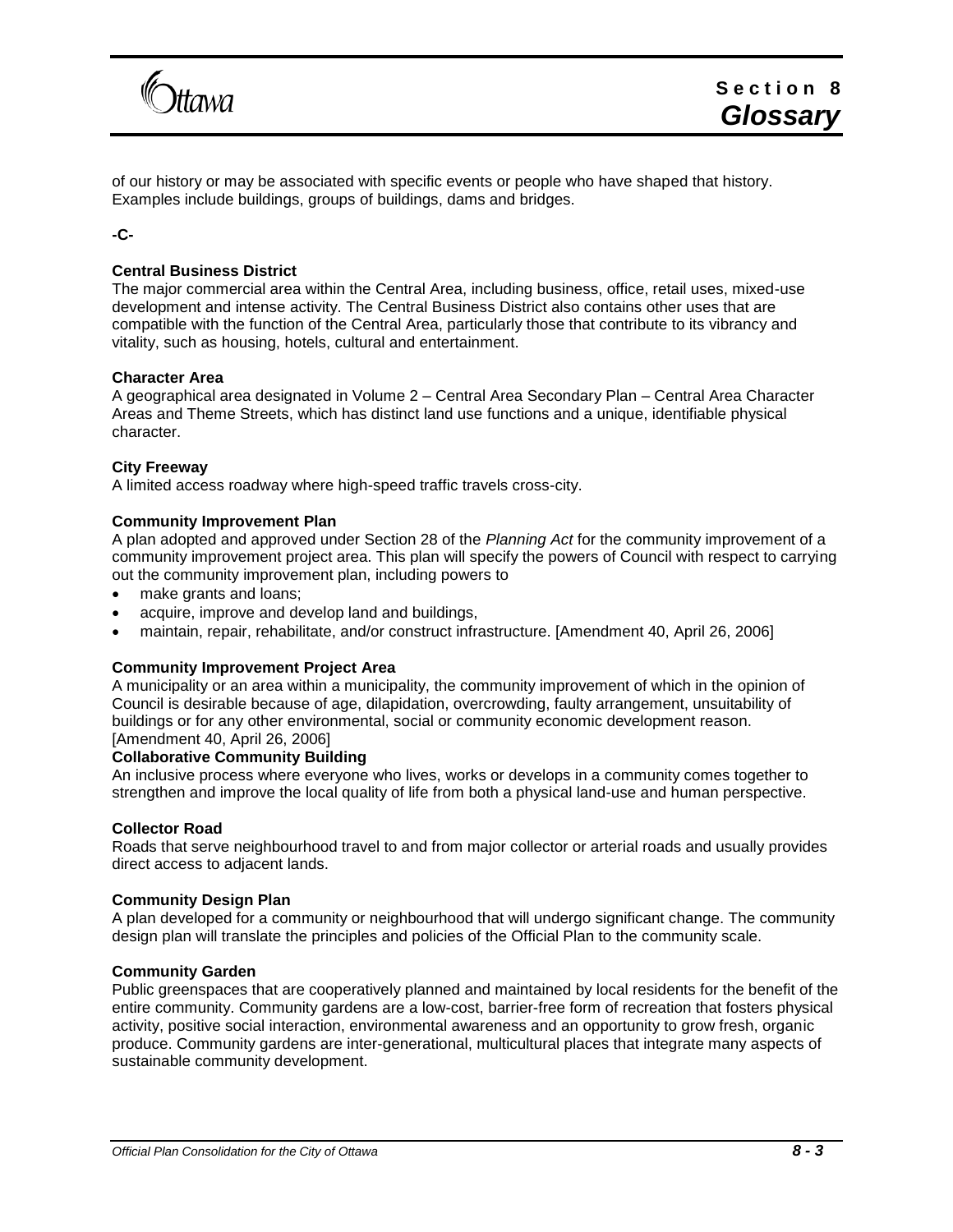

# **Conservation (Heritage)**

A broad range of activities used to identify, protect, maintain and revitalize a heritage property. Conservation seeks to retain elements of the built environment which are recognized as having heritage value.

# **Contaminant**

Any solid, liquid, gas, odour, heat, sound, vibration, radiation or combination thereof resulting directly or indirectly from human activities that may cause an adverse effect.

# **Contaminated Sites**

Sites where the environmental condition of the property and the quality of the soil or groundwater, particularly on former industrial and waste-disposal sites, may have the potential for adverse effects on human health or the natural environment.

### **Cultural Heritage Landscape**

Any geographic area that has been modified, influenced, or given special cultural meaning by people and that provides the contextual and spatial information necessary to preserve and interpret the understanding of important historical settings and changes to past patterns of land use. Examples include a burial ground, historical garden or a larger landscape reflecting human intervention.

### **Cultural Heritage Resources**

Includes four components: Built Heritage, Cultural Heritage Landscapes, Archaeological Resources, and documentary heritage left by people.

#### <span id="page-3-0"></span>**-D-**

# **Density**

A measure of specified units as in persons, employees or buildings/floor space per unit of area.

# **Density Transfer**

An increase in the permitted gross floor area on one or more lot(s) (the recipient) accompanied by a concurrent reduction on the permitted gross floor area on another lot(s) (the donor).

#### **Design Guidelines**

A set of recommendations intended to guide development toward a desired level of quality through the design of the physical environment, which is applied on a discretionary basis relative to the context of development.

# **Design with Nature**

An approach that utilizes natural methods during site design to work with the terrestrial, aquatic, and biological characteristics of the site and the relationship between them. These measures may serve to reduce the reliance on technological solutions, which may be expensive, energy- or managementintensive, and less environmentally sensitive. This may include

- Retention of natural vegetation on slopes to reduce erosion;
- Conservation of as many existing trees as feasible;
- Use of appropriate natural infiltration techniques on site to reduce the need for stormwater management ponds;
- Orientation of streets to maximise opportunities for passive solar heating and reflection of natural contours;
- Protection of natural stream corridors and incorporation of natural features into open spaces.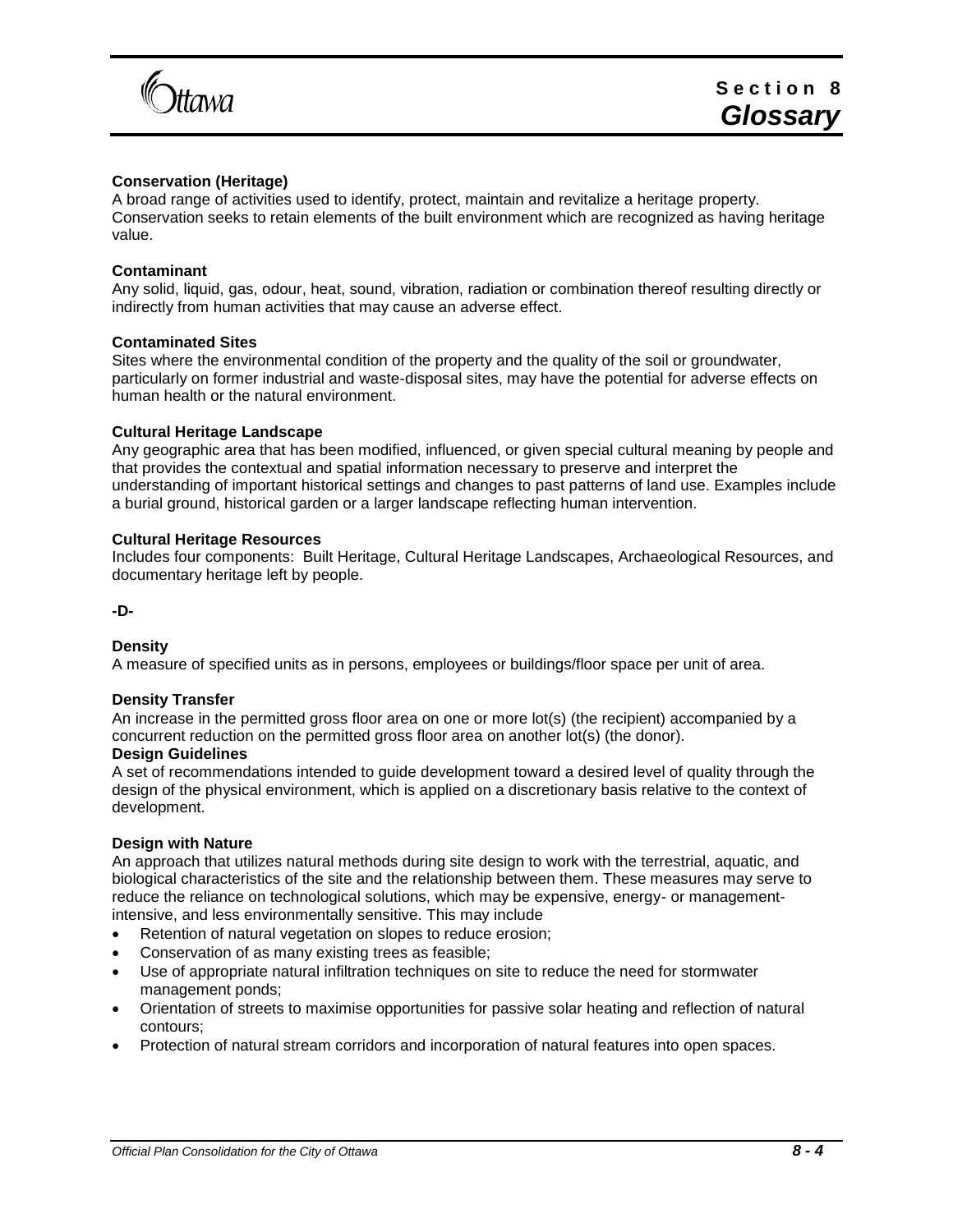

# **Development**

The construction, re-construction, erection or placing of one or more buildings or structures on land or the making of any material change in the use or intensity of the use of any building or land.

## **Distinctive Street**

An important street or road which extends through the Central Area which links important focal points, and which has a unique role and/or character such as through landscape treatment, architectural features, land use, and/or pedestrian or vehicular movement.

#### **Downtown**

The area including the Central Area and adjacent residential neighbourhoods (including Centretown, Sandy Hill, Lowertown East, Lowertown West and Dalhousie).

<span id="page-4-0"></span>**-E-**

### **Ecosystem**

Systems of plants, animals, and micro-organisms, together with the non-living component and related ecological processes, and humans.

#### **Edge**

Edges are formed at the boundaries of areas by a transition of visual character or a linear break, as in the case of barriers created by a watercourse or a freeway.

# **Endangered Species**

Any native species, as listed in the regulations under the *Endangered Species Act,* that is at risk of extinction throughout all or a significant portion of its Ontario range if the limiting factors are not reversed.

#### **Environmental Impact Study**

A study prepared in keeping with established procedures to identify and assess the impacts of development on a specified feature or system.

<span id="page-4-1"></span>**-F-**

# **Farm**

An agricultural operation which for most dairy, cattle or cash crop farming, will consist of approximately 36 hectares or more whether contiguous or not. For other farm types, such as market gardening or a greenhouse operation, a lesser farm size would exist.

#### **Farmer**

A farmer is defined as someone whose primary occupation consists of working on a farm and who has been involved in cropping and/or animal husbandry. His or her primary occupation is the operation of the farm, where primary occupation is defined in terms of time spent farming and/or proportion of income derived from farming.

#### **Feature**

A specific physical area that can be defined by shape, make-up or appearance. Examples include a particular woodland community or wetland area.

#### **Fit**

The design of buildings and landscape features which provides for a sympathetic relationship with the prevalent characteristics of their physical context.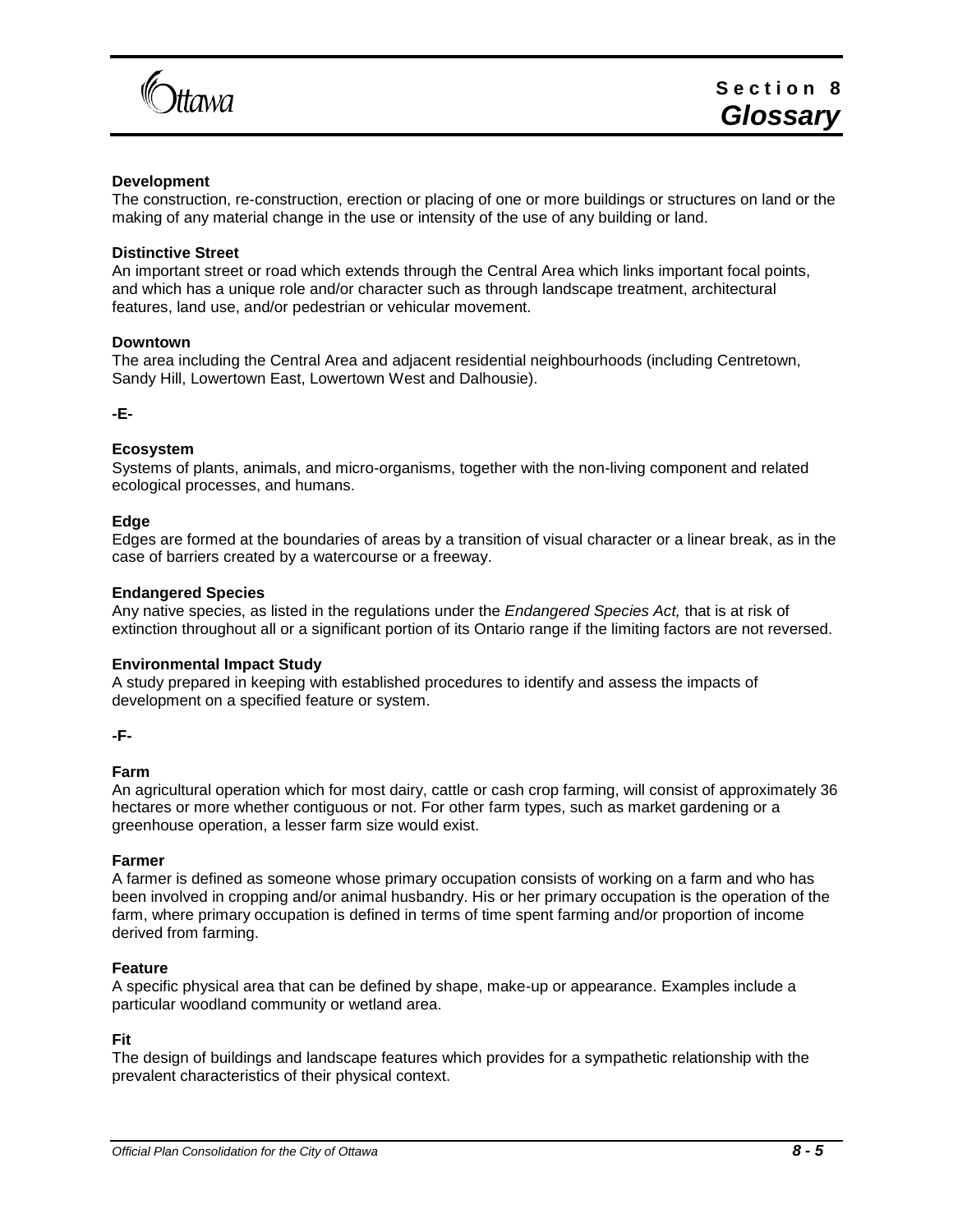

# **Fixed Viewpoint**

The location from which one obtains an unobstructed or unmarred view of the Centre Block, as depicted on Annex 7 – Central Area Gateways, Nodes and Distinctive Streets.

# **Flood Plain**

Area adjoining a watercourse, covered by water in the event of a 100-year flood.

# **Focal Point**

The centre of activity in a community.

### **Function**

A natural process that operates within or between areas and involves the movement and exchange of nutrients, energy, or genetic material.

<span id="page-5-0"></span>Examples include hydrological processes, food webs, animal population dynamics, and surface drainage.

#### **-G-**

## **Gateway**

An important road or path which serves as a major entry into the city, into a district (including the Central Area) or into a local area. Gateways are also created where a road or path intersects with the edge of a district, and are often signified by entrance features.

#### **Greenfields**

Large undeveloped lands within the urban boundary that serve as locations for new communities or for development that completes existing communities.

#### **Greenspace**

Includes sensitive wetlands and forests in urban and rural areas, playing fields and playgrounds, landscaped parkways, the carefully planned greens surrounding major public buildings and natural areas around stormwater management ponds and in hydro corridors.

#### **Greenspace Network**

All greenspace in Ottawa that is physically connected.

#### **Groundwater**

<span id="page-5-1"></span>Sub-surface water or water stored in pores, cracks, and crevices in the ground below the water table.

**-H-**

#### **Heritage**

Buildings, structures, sites, landscapes, areas and environments of historic, architectural, contextual, cultural, and/or natural interest, which are or should be conserved for the benefit of the community and posterity.

# **Heritage Area**

A site, landscape, area or environment which may have a concentration of resources of historic, architectural, archaeological, contextual, cultural, and/or cultural interest, which are or should be conserved for the benefit of the community for posterity.

# **Heritage Conservation District**

An area or environment, usually an aggregate of buildings, open spaces and streets, which has been designated by by-law by City Council under the authority of Part V of the *Ontario Heritage Act.*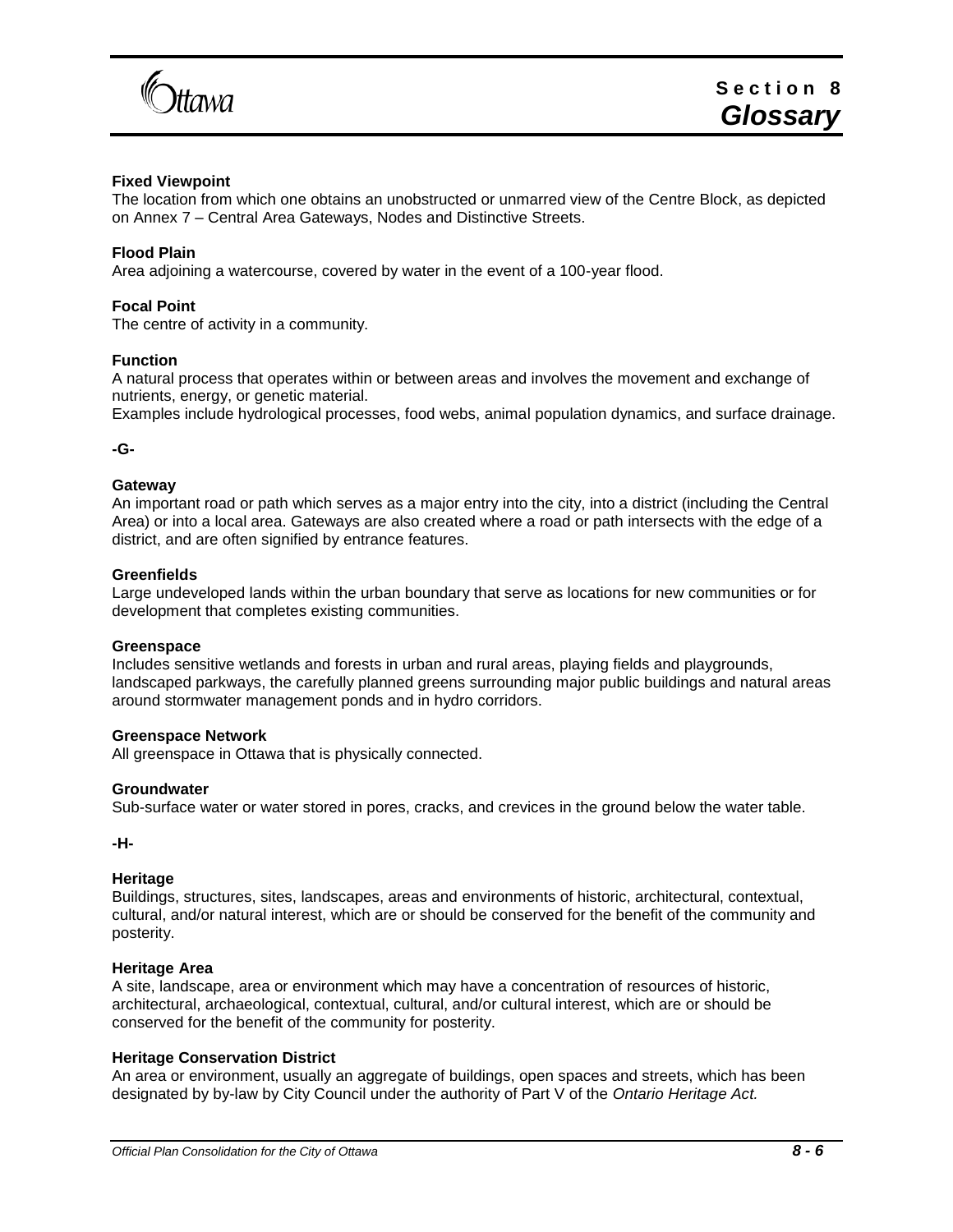

# **Heritage Reference List**

A city-wide inventory of heritage resources, which may have architectural, historical, archaeological, contextual, cultural, and/or natural interest and which may warrant designation under the *Ontario Heritage Act.*

# **Home-Based Business**

Business operated by a resident from the premises of his or her own home.

### **Human Scale**

The quality of the physical environment which reflects a sympathetic proportional relationship to human dimensions and abilities, and/or which contributes to the citizen's perception and comprehension of the size, scale, height, bulk and/or massing of buildings or other features of the built environment.

<span id="page-6-0"></span>**-I-**

### **Image Analysis**

A method to document the existing physical environment to assist in evaluating the suitability and appropriateness of new development within an existing man-made or natural context.

# **Income Percentile**

Defines the percentage below which a specified percentage of household incomes lie. For example, the 60th income percentile refers to the point which is equal to or greater than the income of 60 per cent of all households.

#### **Infill**

Infill is development that occurs on a single lot, or a consolidated number of small lots, on sites that are vacant or underdeveloped. Infill may also refer to the creation of the lot or lots.

#### **Infrastructure**

Physical structures that form the foundation for development. Infrastructure includes wastewater and water works, electric power, communications, transit and transportation facilities, and oil and gas pipelines and associated facilities.

#### **Intensification**

Intensification means that the density of development, measured in households or employment per hectare, increases.

<span id="page-6-1"></span>**-L-**

# **Landmarks**

Landmarks are urban design elements that create distinct visual orientation points Landmarks provide a sense of location to the observer within the larger urban pattern, such as that created by a significant natural feature, or by an architectural form which is highly distinctive relative to its surrounding environment.

#### **Leisure Resources**

Open spaces and facilities that provide for leisure, which may be either passive or active in nature. Leisure resources may be public, quasi-public or private.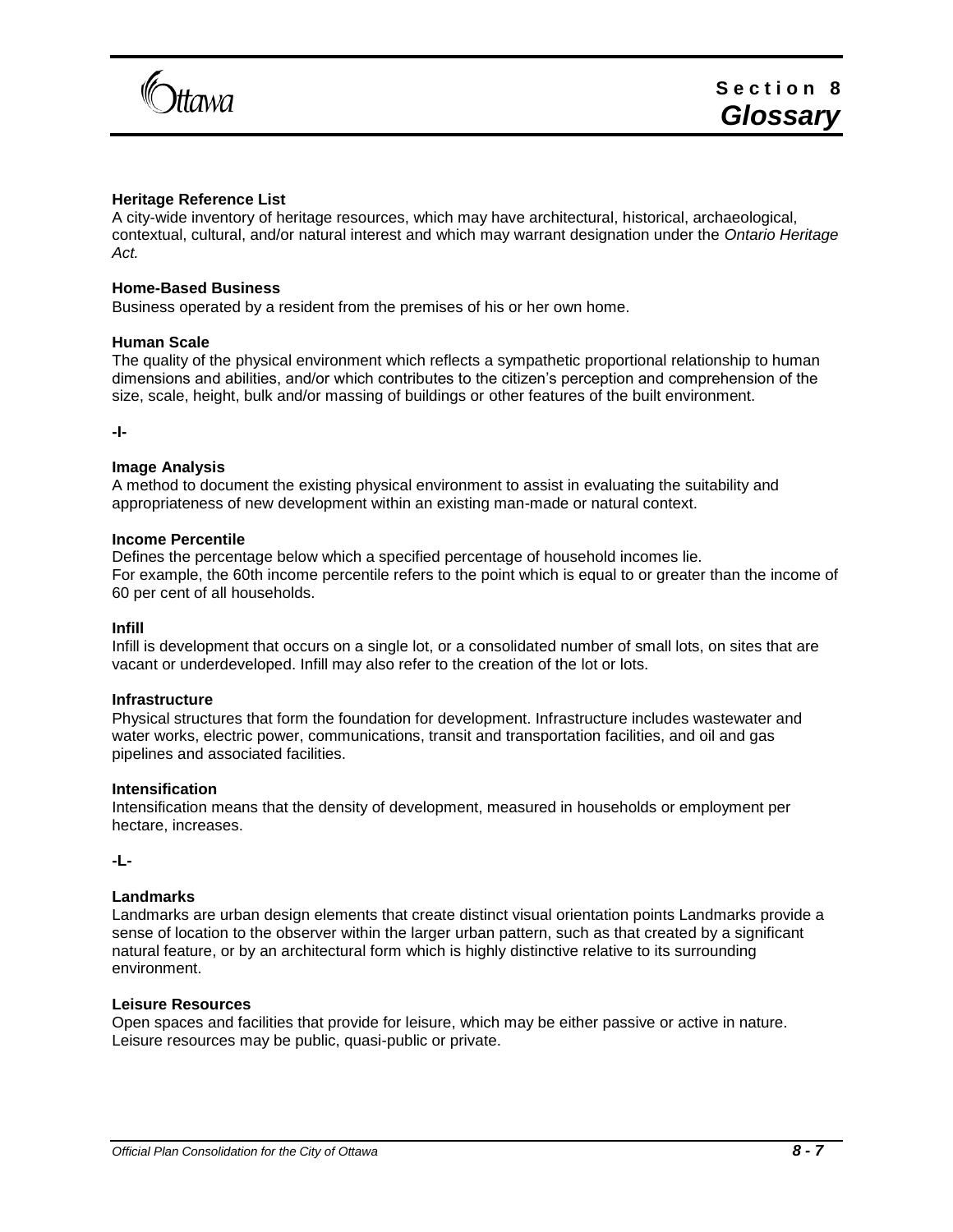

# **Local Road**

Roads that provide direct access to adjacent lands and serve neighbourhood travel to and from collector or arterial roads.

<span id="page-7-0"></span>**-M-**

# **Mainstreet**

A commercial street with strong pedestrian orientation, accessible to the adjacent community and containing a mix of uses (stores, community facilities, apartments, etc.).

# **Major Collector Road**

Roads that serve neighbourhood travel between collector and arterial roads and may provide direct access to adjacent lands.

# **Massing**

The overall shape or arrangement of the bulk or volume of development.

### **Mine Hazards**

Any feature of a mine as defined under the *Mining Act* or any related disturbances of the ground that has not been rehabilitated.

### **Mineral Aggregate Resources**

Non-renewable resources such as limestone, sand, and gravel suitable for construction, industrial, manufacturing and maintenance purposes.

#### **Minimum Distance Separation Formulae**

A formulae developed by the Province of Ontario to separate uses so as to reduce incompatibility concerns about odour from livestock facilities.

#### **Minor Variance**

A departure from the provisions of the zoning by-law or any other by-law which is deemed by the Committee of Adjustment to maintain the general intent and purpose of the zoning by-law and of the Official Plan pursuant to the *Planning Act.*

# **Mixed Use**

A variety of uses in a building or a community in close proximity, possibly including housing, recreational, commercial, institutional, or other employment uses.

#### **Mobility**

Providing the transportation facilities (roads, bus routes, sidewalks, bridges, etc.) to get people from one part the city to their destinations in other areas, no matter the distances involved.

# **Modal Share**

The ratio of the number of trips by a specific travel mode to the total number of trips by all modes, usually expressed as a percentage.

<span id="page-7-1"></span>**-N-**

# **National Symbols**

These include major public buildings, public monuments and physical landforms within the Parliamentary Precinct and around Confederation Boulevard.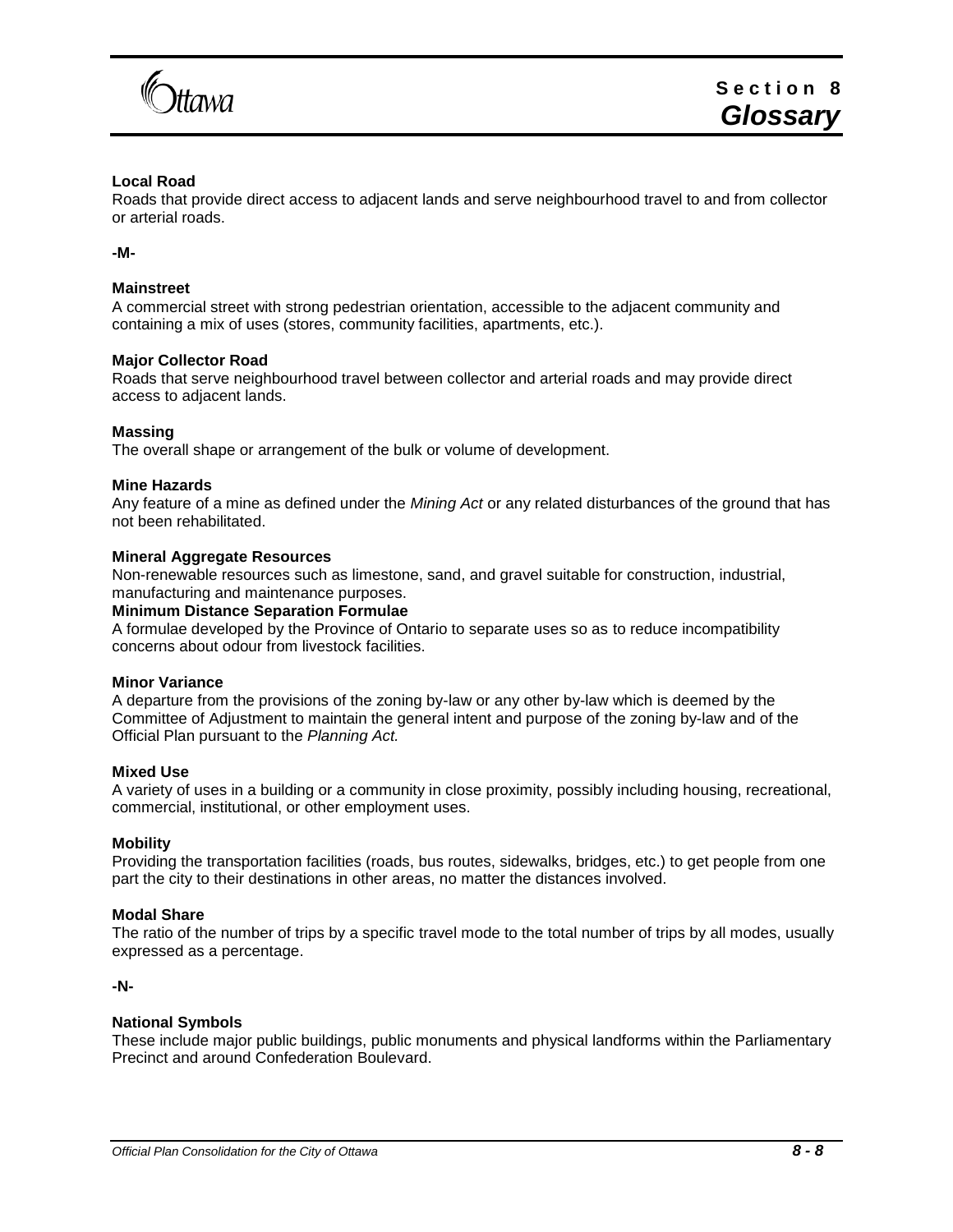

# **Natural Channel Design**

The process by which new or reconstructed stream channels and their associated flood plain riparian systems are designed to be naturally functional, stable, healthy, productive, and sustainable.

## **Natural Features**

Physically tangible elements of the environment including wetlands, forests, ravines, rivers, valleylands, and associated wildlife habitat areas along the edge of, or which support significant ecological functions within, the natural feature.

# **Natural Functions**

Natural processes, products or services provided or performed by natural features within or between natural systems and species at a variety of scales. Examples include groundwater recharge, provision of wildlife habitat, temperature moderation, natural cleansing and filtration of surface water, and carbon sequestration (carbon sinks).

### **Natural Corridors**

The naturally-vegetated or potentially revegetated areas that link or border natural areas and provide ecological functions such as habitat, passage, hydrological flow, connection or buffering from adjacent impacts.

### **Node**

Nodes are points of intensive activity, which provide a focus to public life, such as a market place or community centre, and are usually created at the convergence of important paths. Nodes are often signified by distinctive urban design characteristics relative to the surrounding area or district, such as the inclusion of a landmark building.

#### **Noise/Noise Level**

Noise is undesirable and unwanted sound. Sound is measured in decibels (units of sound). The Aweighted sound level (i.e. dBA) has been found to correlate well with the perception of annoying sounds and is used to assess community and roadway noise. The generally-accepted sound level descriptor for community and roadway noise is the equivalent sound level (Leq). It is the sound level of the continuous sound, which would have the same sound energy as the actual time varying sound over the period of time being considered. Due to the time consideration, Leq has to be referenced to a specific time period. For community and roadway noise, the Ottawa Official Plan will use a 30 minute sound level time period which will be expressed as Leq (30 min).

#### **Noise Exposure Forecast (NEF)**

Value at a ground position providing an estimate of the integrated noise exposure produced by all types of aircraft at an airport, based on the actual or projected number and type of aircraft as well as the yearly runway utilization.

# **Noise Exposure Projection (NEP)**

Value of noise exposure similar to the NEF with the exception that it provides long-range guidance in land use planning based on a projection of aircraft traffic levels, aircraft types and runway configurations. The NEPs are developed for periods beyond the five-year to 10-year horizon, up to 20 years into the future.

#### **Noise Study**

<span id="page-8-0"></span>Study that is generally a result of conditional approval. The purpose of the detailed study is to assess all noise sources affecting the proposed lands and includes details of assessment methods, results and recommendations for control measures. The study is based on the proposed grading plans and reflects the details of the buildings if known at the time of approval.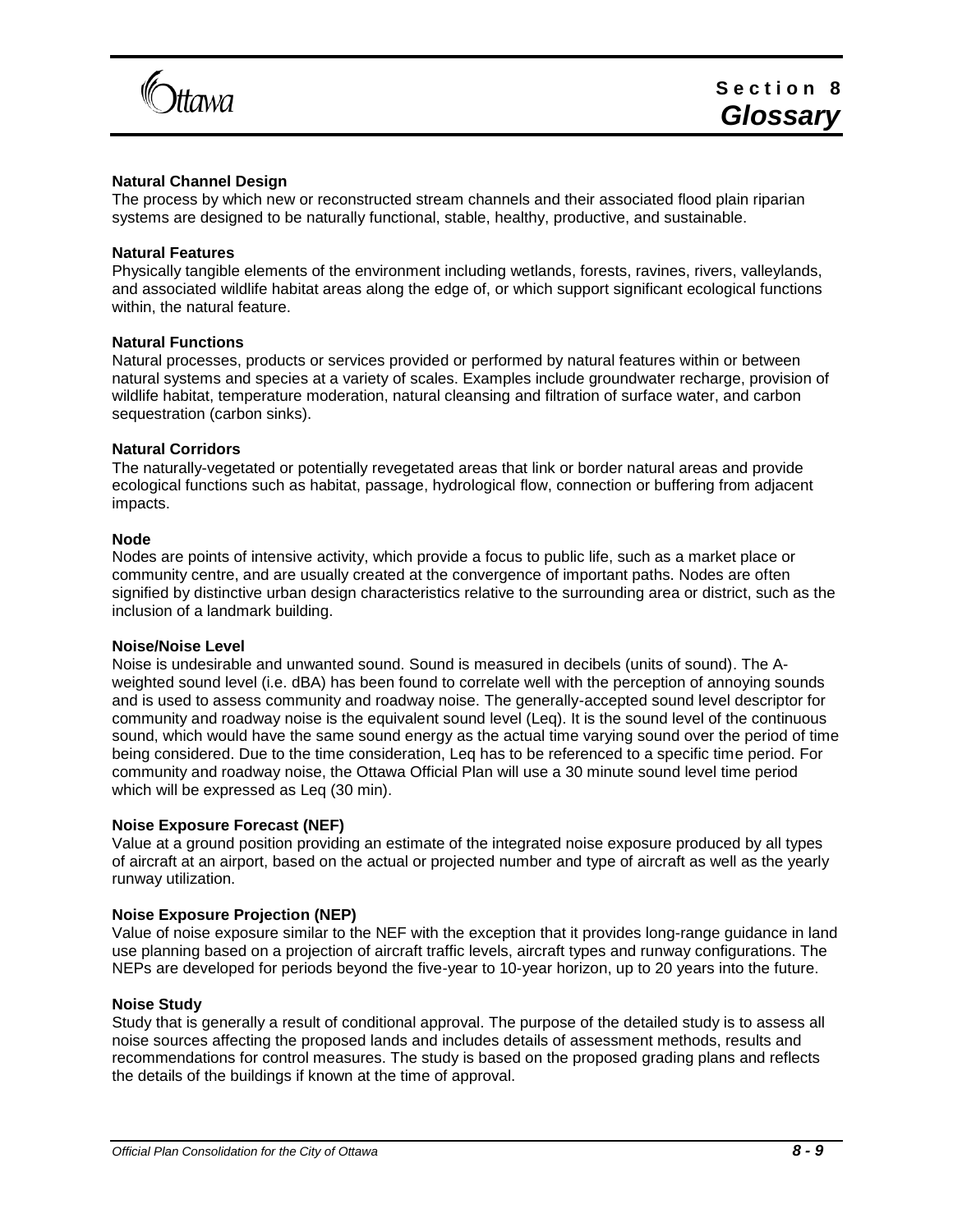

# **-O-**

# **Open Space**

Local parks, linear corridors, and large-scale public lands primarily along the rivers and in the Greenbelt, which are in or intended to be in public ownership and are, or will be, generally available for public use and enjoyment.

# **Outdoor Amenity Area**

The main outdoor area of a property that is designed to accommodate a variety of individual leisure activities.

<span id="page-9-0"></span>**-P-**

# **Park and Leisure Areas**

Playgrounds, parks, and sports fields that provide people with frequent and immediate contact with greenspace.

# **Parliament Buildings and Other National Symbols**

The Parliament Buildings are the Centre Block and Library, East Block and West Block. Other National Symbols include public buildings, public monuments and the physical landform within the Parliamentary Precinct and around Confederation Boulevard.

# **Pedestrian-Oriented Uses**

Uses which generate pedestrian interest and activity, especially retail stores and restaurants, as well as entertainment, personal service businesses, arts and cultural uses, theatres, small open spaces or pedestrian amenity areas, tourist information centres and other similar uses. Pedestrian-oriented uses are also designed to give preference to narrow street frontages, resulting in a continuity of uses along the street, the principle entrances of which are located along the perimeter of the building, and are directly accessible and visible to pedestrians using public rights-of-ways. Retail uses such as banks and similar financial institutions are included, provided such uses have narrow and limited frontage.

# **Pit**

Land or land under water from which unconsolidated aggregate is being or has been excavated and that has not been rehabilitated, but does not mean land or land under water excavated for a building or other work on the excavation site or in relation to which an order has been made under subsection 1.(3) *Aggregate Resources Act.*

# **Private Individual Services**

One individual, autonomous water supply and wastewater disposal system, normally a well and septic system, owned and maintained by the property owner(s).

# **Public Art**

The integration of permanent, site-specific works of art into buildings, natural places, public spaces and structures through a community design process that includes citizens, artists, architects and urban planners.

# **Public Service Area**

The area served by City-owned and -operated water and wastewater services. This includes the urban area on central services and the parts of the rural area serviced by smaller-scale City facilities.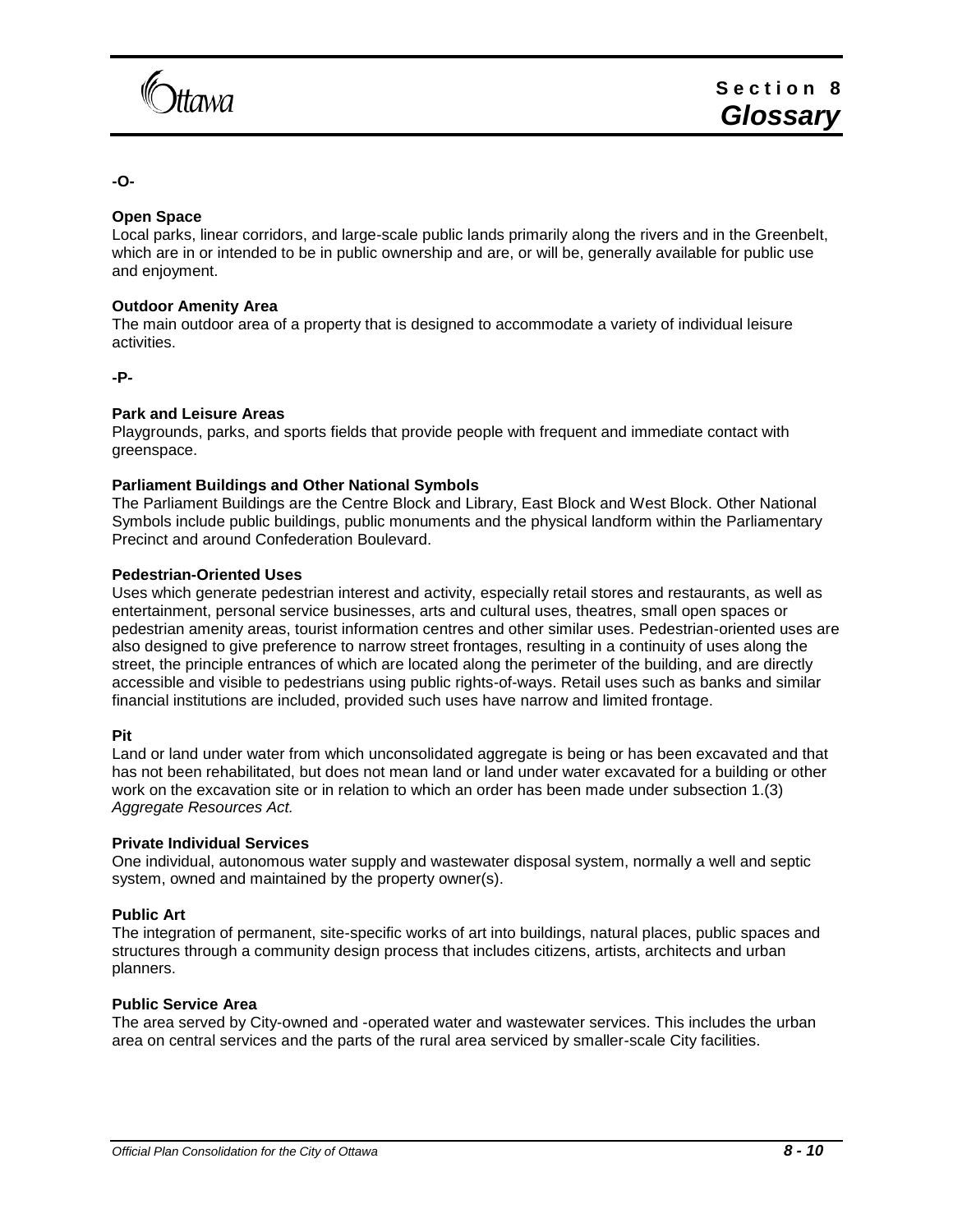

# **Public Utility**

A public body or private corporation providing infrastructure services to the public, such as hydro, natural gas, telephone, cable and sewer and water.

# <span id="page-10-0"></span>**-Q-**

# **Quarry**

Land or land under water from which consolidated aggregate is being or has been excavated and that has not been rehabilitated, but does not mean land or land under water excavated for a building or other work on the excavation site or in relation to which an order has been made under subsection 1.(3) *Aggregate Resources Act.*

# <span id="page-10-1"></span>**-R-**

# **Rapid-Transit Facility**

The components of a rapid-transit network including rapid-transit stations and the road or rail connections between them.

### **Rapid-Transit Network**

The rapid-transit network consists of an interconnecting system of existing and planned rights-of-way and corridors in which a rapid-transit facility (transitway, O-train, streetcar, etc.) may be located.

### **Rapid-Transit Quality Service**

The provision of transit service to developing areas that seeks to provide a rapid-transit type service in advance of construction of a full rapid-transit facility to serve the new community.

# **Rapid-Transit Station**

Any station on the transitway or rail rapid-transit facilities.

#### **Rare Species**

Species that are known to be distributionally significant in the City of Ottawa by virtue of their rarity in the city or the Province of Ontario. Rarity is established through a number of sources which have examined species occurrence in a systematic fashion at the provincial and city level, including the assessments and rankings completed by the Natural Heritage Information Centre and the Wetland Evaluation System (provincial rankings) and studies within the City of Ottawa such as the Natural Environment Systems Strategy (Brownell 1995, Brunton 1998 – distributionally significant flora), and, in future, the Urban Natural Areas Environmental Evaluation Study.

#### **Redevelopment**

The construction of new residential units or mixed-use development to replace the current development of an area.

# **River Corridor**

The shoreline of the Ottawa River and Rideau River and Canal as well as the shoreline of all waterways in the urban area and Villages.

# **Rural Area**

The part of the city not intended for urban development. It contains a number of important natural resources and is characterized by the dominance of the natural rather than the built environment and the relatively low density of development. Village are the focus for development in the rural area.

<span id="page-10-2"></span>**-S-**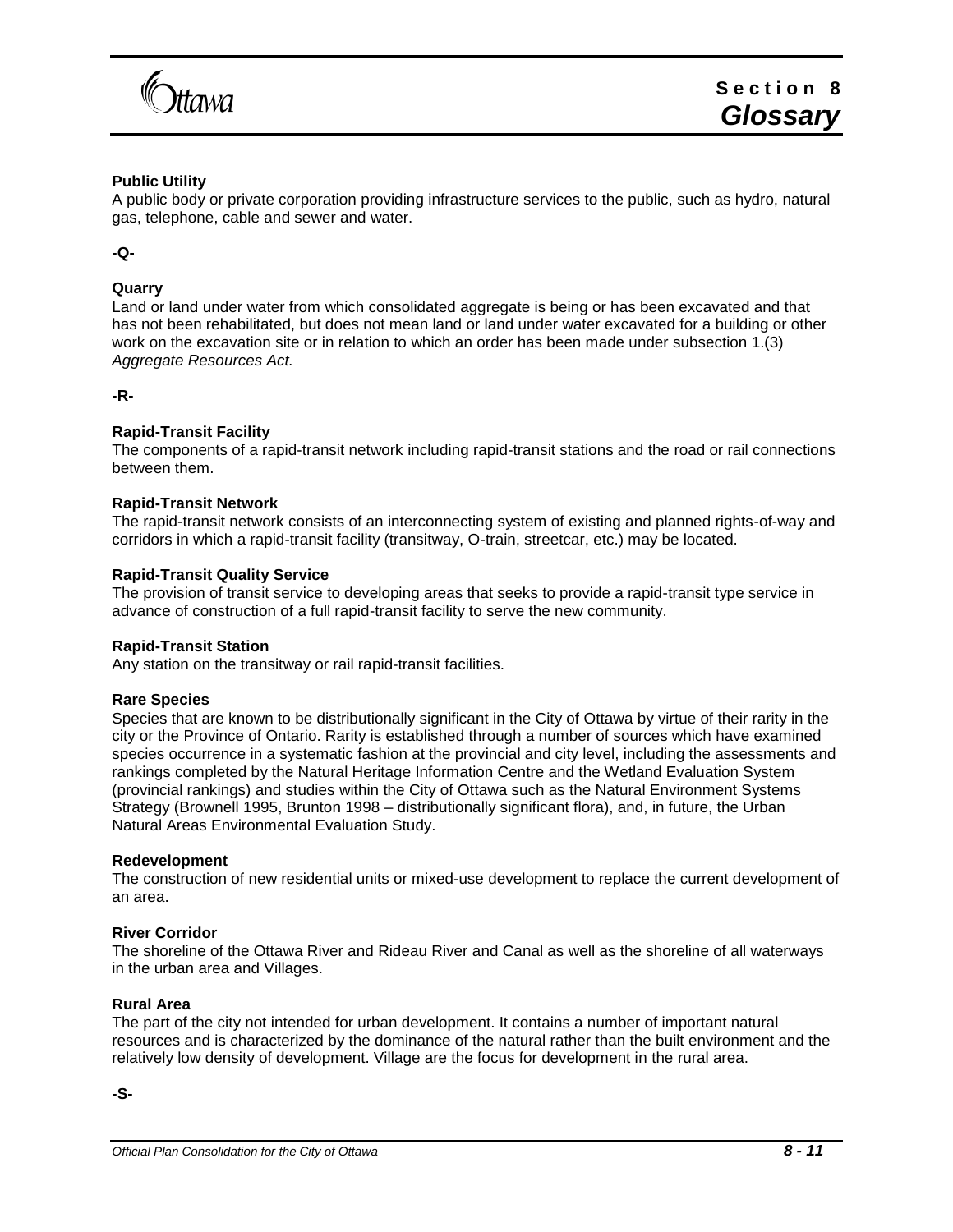

## **Secondary Dwelling Unit**

Additional residential living space, either as a distinct dwelling unit incorporated by interior renovation with an existing detached or semi-detached house or within an accessory garage. Standards may be set out in the zoning by-law to govern compatibility in matters such as parking requirements and exterior amenity areas where appropriate.

## **Sensitive Natural Areas**

Areas including significant natural features and functions.

### **Severance**

The separation of a piece of land to form two new adjoining properties, authorized by consent, as defined by the *Planning Act*.

### **Significant (when applied to natural features and functions)**

Significant means ecologically important in terms of natural features and functions, representation or amount, and contributing to the quality and diversity of a defined natural area or system. In regard to wetlands identified as provincially significant or Areas of Natural and Scientific Interest, significance is established using evaluation procedures established by the province, as amended from time to time. In regard to other areas and features, significance is determined through application of criteria or assessment methods in the context of systematic studies such as those described in Section 2.4.3 (Watershed and Subwatershed Plans) and Section 3.2.2 (Natural Environment Areas), Section 3.2.3 (Urban Natural Features) and Section 3.2.4 (Rural Natural Features).

### **Snow Disposal Facility**

A public or private, permanent or temporary, facility where snow is placed after being brought to a site from elsewhere.

# **Solid Waste Disposal Sites**

Sites for landfills, incinerators and any other facilities providing for the long-term storage or destruction of municipal solid waste.

#### **Stormwater Site Management Plan**

A plan developed for a particular development proposal in accordance with guidance set out in a subwatershed plan where that is available. Generally, site management plans will include details on subdivision stormwater management, specific best-management practices for stormwater, erosion and siltation control and details for enhancement and rehabilitation of natural features.

#### **Subwatershed Plan**

A plan initiated by a local municipality, or identified through a watershed plan dealing with water management issues in the area drained by a particular river and its tributaries and forming part of a larger watershed. It will provide a greater level of detail than a watershed plan, including the components identified in Section 2.4.3.

#### **Sustainable Development**

A strategy that requires the integration of economic growth, social equity, and environmental management to ensure a better quality of life for everyone, now and for generations to come.

<span id="page-11-0"></span>**-T-**

#### **Theme Street**

Predominantly linear retail shopping streets and designated in Volume 2 – Central Area Secondary Plan –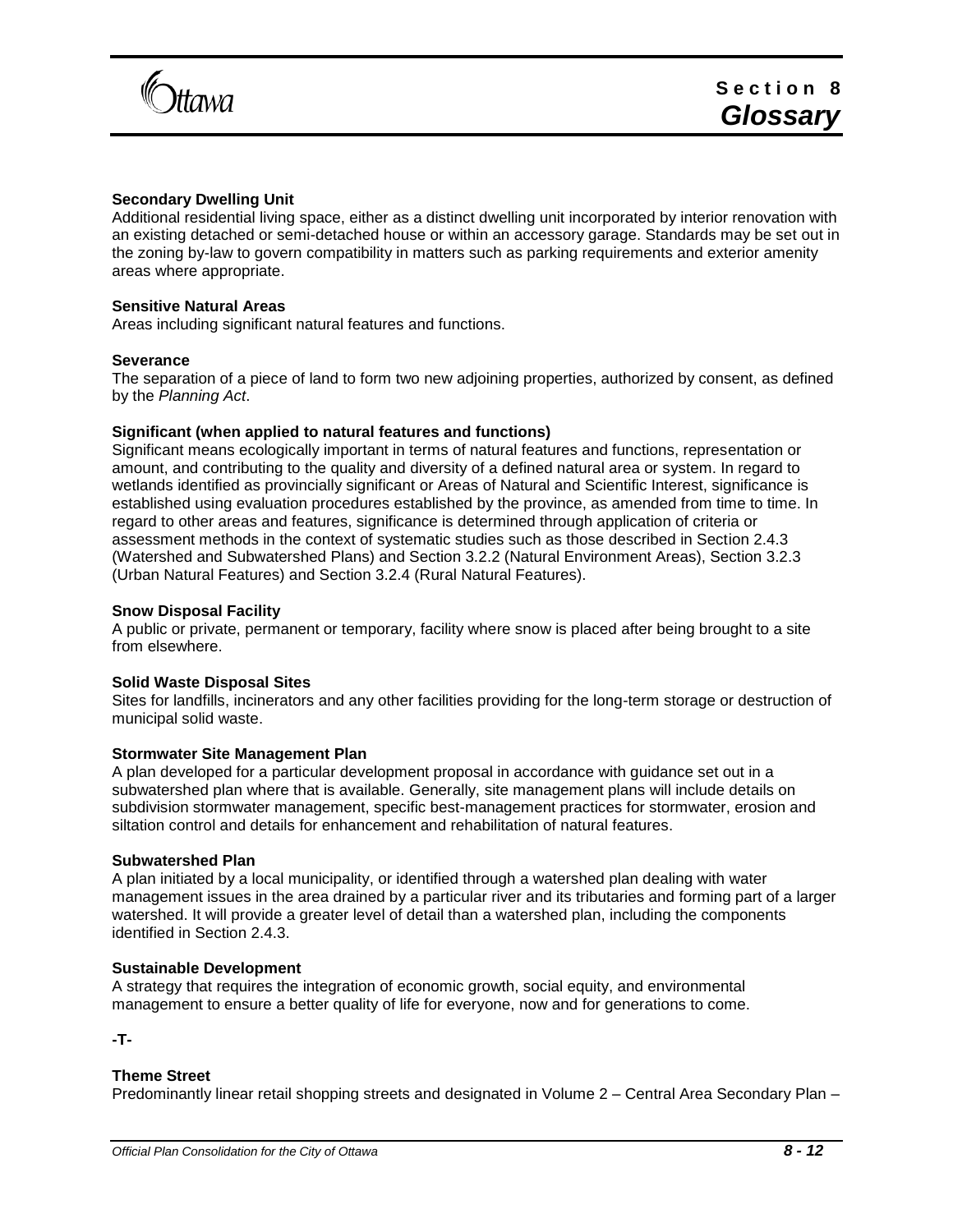

Central Area Character Areas and Theme Streets, with associated additional land uses, a unique physical character, and a unifying theme.

## **Threatened Species**

Any native species that is at risk of becoming endangered through all or a portion of its Ontario range if the limiting factors are not reversed.

### **Transitway**

A rapid-transit facility in the form of a roadway designed for the exclusive use of buses and other authorized vehicles.

### **Transit Priority Network**

A system of primarily arterial roads upon which transit-priority measures may be implemented to improve the quality of transit service in terms of speed and reliability.

<span id="page-12-0"></span>**-U-**

# **Unstable Slope**

Slope of land that has potential to collapse or slide if development occurs on, or adjacent to, such an area. The landslide condition can result from a variety of reasons, such as the geological makeup of the soil or rock, steepness of slope, the degree of erosion occurring due to natural causes, or as a result of human activities and the amount of natural vegetation present in the area. Any single condition or combination of the above conditions may cause slope instability.

### **Urban Area**

Area designated on Schedule A. The urban area is serviced or planned to be serviced by the central systems for water supply and wastewater treatment.

#### **Urban Boundary**

The urban boundary defines the area that already is serviced or may be serviced with major roads, transit and piped sewer and water services.

# **Urban Design**

The process of applying desired functional and aesthetic parameters to the design of the city and its parts.

<span id="page-12-1"></span>**-V-**

# **View**

Refers to what can be seen from a particular location, such as a significant building and/or landscape features

### **View Sequence**

A sequence of views of a significant building and/or landscape feature from a series of vantage points along a path or road, such as the sequence of views of the Parliament Buildings and other national symbols from Confederation Boulevard.

<span id="page-12-2"></span>**-W-**

#### **Watercourse**

A naturally occurring drainage channel which includes rivers, streams and creeks.